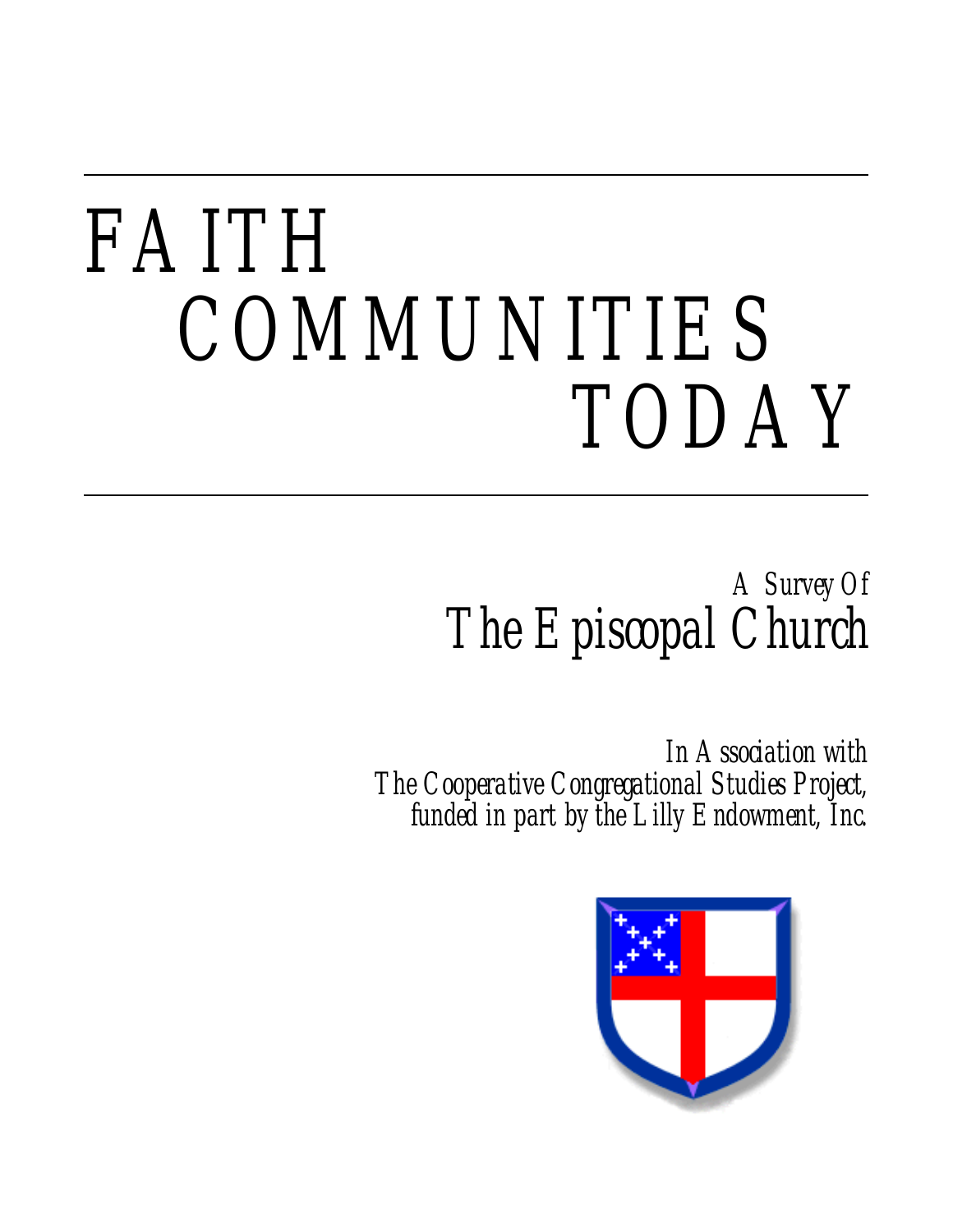## **I. Your Congregation's Location and Building**

- 1. In what year was your congregation officially founded? \_\_\_\_\_\_\_
- 2. In what year did your congregation begin worshiping in its current sanctuary?
- 3. How would you describe the place where your congregation's primary worship building is located?

| Rural or open country $\ldots \ldots \ldots \square_1$<br>Town or village of less than 10,000 $\ldots$ $\Box$ <sub>2</sub><br>In or around a city of:<br>10,000 - 49,999 $\ldots$ $\Box$ <sub>3</sub><br><b>[Note:</b> If you check 3, 4 or 5, please answer $A \& B$ below]<br>50,000-249,999 $\ldots$ $\Box$ |  |
|----------------------------------------------------------------------------------------------------------------------------------------------------------------------------------------------------------------------------------------------------------------------------------------------------------------|--|
| A. If in or around a city, is your building located:<br>Downtown or in the inner city $\ldots \ldots \ldots \ldots \ldots \ldots \square_1$<br>In another part of the city (e.g. older residential area). $\Box$<br>In an older suburb around the city $\ldots$                                                |  |
| <b>B.</b> If in or around a city, is your building located:<br>In a residential area $\ldots \ldots \ldots \ldots \ldots \ldots \ldots \ldots \square$<br>In a mixed residential and commercial/industrial area $\Box_2$                                                                                       |  |
| 4. How adequate are the following for the <b>current needs</b> of your congregation?:                                                                                                                                                                                                                          |  |
| Much More Slightly More Lust About Slightly Less<br>MuchLog                                                                                                                                                                                                                                                    |  |

| $(\vee)$ one each line)                                                                                | Much More    | <b>Slightly More</b> | Just About   | <b>Slightly Less</b> | Much Less    |
|--------------------------------------------------------------------------------------------------------|--------------|----------------------|--------------|----------------------|--------------|
|                                                                                                        | Than We Need | Than We Need         | <b>Right</b> | Than We Need         | Than We Need |
| A. Your worship space<br>B. Your educational space<br>C. Your fellowship space<br>D. Space for parking |              |                      |              |                      |              |

- 5. What is the total seating capacity of your sanctuary?
- 6. How would you describe the overall physical condition of your congregation's building(s)? ( $\vee$  one)

|  |  |  | $\Box_1$ Excellent $\Box_2$ Good $\Box_3$ Needs improvement $\Box_4$ In serious need of improvement & repair |
|--|--|--|--------------------------------------------------------------------------------------------------------------|
|--|--|--|--------------------------------------------------------------------------------------------------------------|

7. How many congregations use your building space for worship? (Including your congregation) \_\_\_\_\_\_\_\_\_\_\_\_\_\_\_\_\_

### **II. Congregational Worship**

1. Worship Services. [Note: if your congregation holds worship less than once a week, check here  $\Box$  and answer for a typical weekend you do hold services]

|                                                                                                                                                                                                              | <b>Friday</b> | <b>Saturday</b> | <u>Sunday AM</u> | Sunday PM |  |  |  |
|--------------------------------------------------------------------------------------------------------------------------------------------------------------------------------------------------------------|---------------|-----------------|------------------|-----------|--|--|--|
| A. How many worship services does your<br>congregation have on each of the following<br>days/times on a typical weekend?                                                                                     |               |                 |                  |           |  |  |  |
| B. What is the total attendance for all services held<br>on this day/time on a typical weekend?                                                                                                              |               |                 |                  |           |  |  |  |
| C. If you typically hold more than one service on the weekend, are these services: $(v$ one)                                                                                                                 |               |                 |                  |           |  |  |  |
| Very similar in style (other than the language used)<br>$\Box$ , One or more is somewhat different in style from the rest<br>$\Box$ <sub>3</sub> One or more is <i>very different</i> in style from the rest |               |                 |                  |           |  |  |  |

2. Please list all the languages in which your congregation conducts worship services on a typical weekend: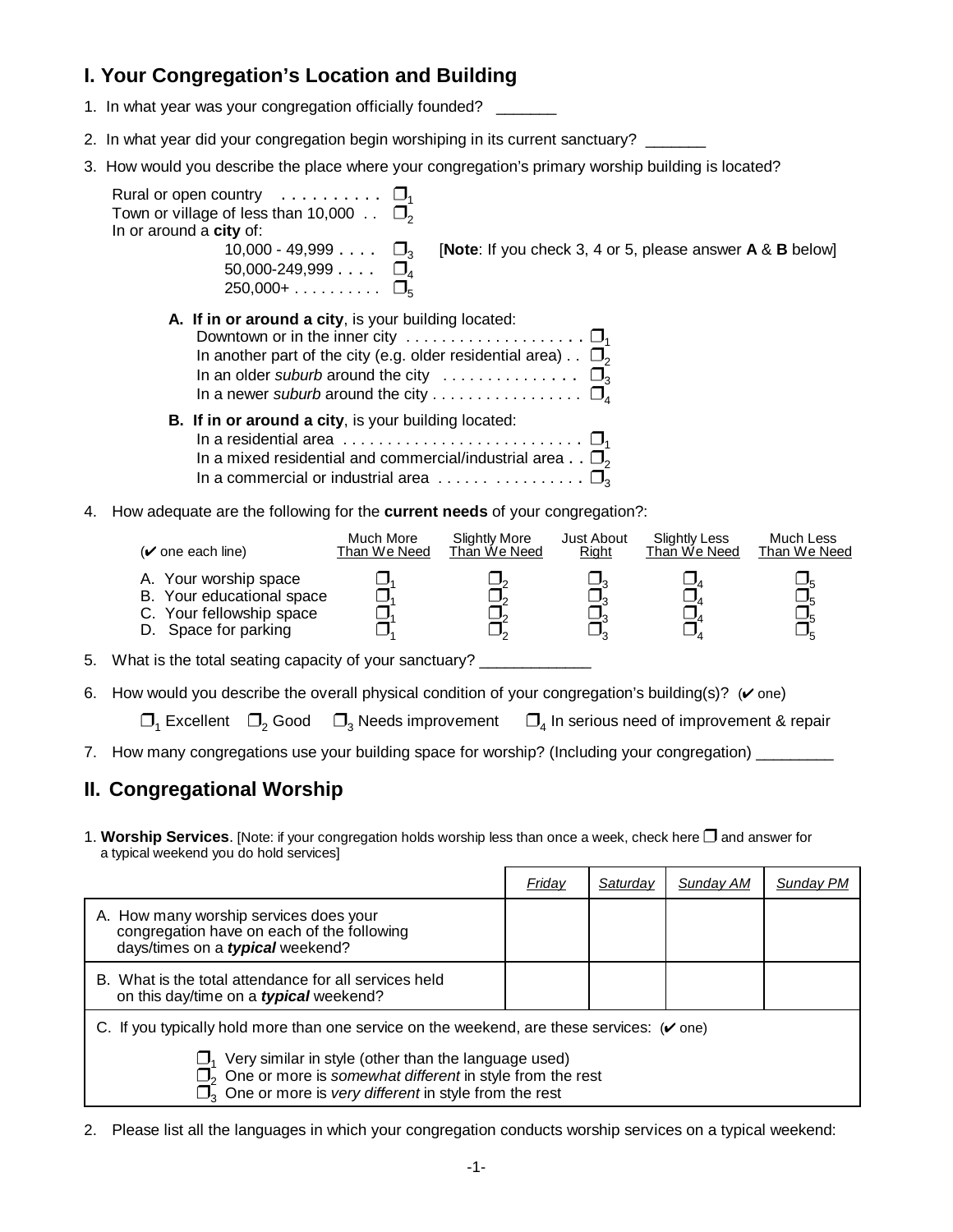3. About how full is your place of worship at the service with the largest attendance?

- $\Box_1$  Less than 20%  $\Box_4$  61 to 80%  $\Box_2$  21 to 40%  $\Box_5$  More than
- $\Box_2$  21 to 40%  $\Box_5$  More than 80%  $\Box_3$  41 to 60%  $\Box_6$  Completely full,
- 

 $\_$  , and the state of the state of the state of the state of the state of the state of the state of the state of the state of the state of the state of the state of the state of the state of the state of the state of the

 $\overline{\Box}_6$  Completely full, with some people standing

4. How well do the following describe your worship service with the largest attendance?  $(\vee$  one on each line)

|    |                                              | Very<br><u>Well</u> | Quite<br>Well | Some-<br><b>What</b> | Slightly | Not<br>At All |  |
|----|----------------------------------------------|---------------------|---------------|----------------------|----------|---------------|--|
|    | It is reverent                               |                     |               |                      |          |               |  |
| B. | It is joyful                                 |                     |               |                      |          |               |  |
| C. | It is friendly                               |                     |               | $\Box$               |          |               |  |
| D. | It is informal                               |                     |               |                      |          |               |  |
| Е. | It is exciting                               |                     |               |                      |          |               |  |
|    | F. It includes formal liturgy                |                     |               | $\Box_{\tiny{3}}$    |          |               |  |
|    | G. It is innovative                          |                     |               |                      |          |               |  |
|    | H. It is predictable                         |                     |               |                      |          |               |  |
|    | It has a sense of expectancy                 |                     |               |                      |          |               |  |
| J. | It has a sense of God's presence             |                     |               |                      |          |               |  |
| Κ. | It uses gender neutral or inclusive language |                     |               |                      |          |               |  |

5. How often does the sermon or homily in your worship service(s) *focus* on: (v one on each line)

|                                      |  | Often Sometimes Seldom Never |  |  |
|--------------------------------------|--|------------------------------|--|--|
| A. God's love and care               |  |                              |  |  |
| B. Practical advice for daily living |  |                              |  |  |
| C. Personal spiritual growth         |  |                              |  |  |
| D. Social justice or social action   |  |                              |  |  |
| E. The mystery of God                |  |                              |  |  |
| F. Personal Salvation                |  |                              |  |  |
| G. Struggling with faith and belief  |  |                              |  |  |
| H. Living a moral life               |  |                              |  |  |
| Stewardship of time and money        |  |                              |  |  |

6. How often does the sermon or homily include  $a$  lot of:  $(v)$  one on each line)

|                                                   | Alwavs | Often Sometimes Seldom | Never |  |
|---------------------------------------------------|--------|------------------------|-------|--|
| A. Personal stories or first-hand experiences     |        |                        |       |  |
| B. Literary or scholarly references               |        |                        |       |  |
| C. Illustrations from contemporary media (e.g.,   |        |                        |       |  |
| magazines, newspapers, television, movies, etc.)  |        |                        |       |  |
| D. Detailed explanations of scripture or doctrine |        |                        |       |  |

7. How often are the following included as part of your congregation's worship service(s)? ( $\vee$  one on each line)

|    |                                                                                                        | Alwavs | Often | Sometimes Seldom | Never |  |
|----|--------------------------------------------------------------------------------------------------------|--------|-------|------------------|-------|--|
| Α. | Reading/recitation of creeds or statements of faith                                                    |        |       |                  |       |  |
|    | B. A time for members to testify about their faith                                                     |        |       |                  |       |  |
|    | C. A time during worship for people to greet each other                                                |        |       |                  |       |  |
|    | D. The use of visual projection equipment                                                              |        |       |                  |       |  |
|    | E. The use of incense or candles                                                                       |        |       |                  |       |  |
| F. | Dance or drama                                                                                         |        |       |                  |       |  |
|    | G. Kneeling by the congregation                                                                        |        |       |                  |       |  |
|    | How often are the following used in your congregation's worship service(s)? ( $\vee$ one on each line) |        |       |                  |       |  |

8. How often are the following used in your congregation's worship service(s)? ( $\checkmark$  one on each line)

*Always Often Sometimes Seldom Never*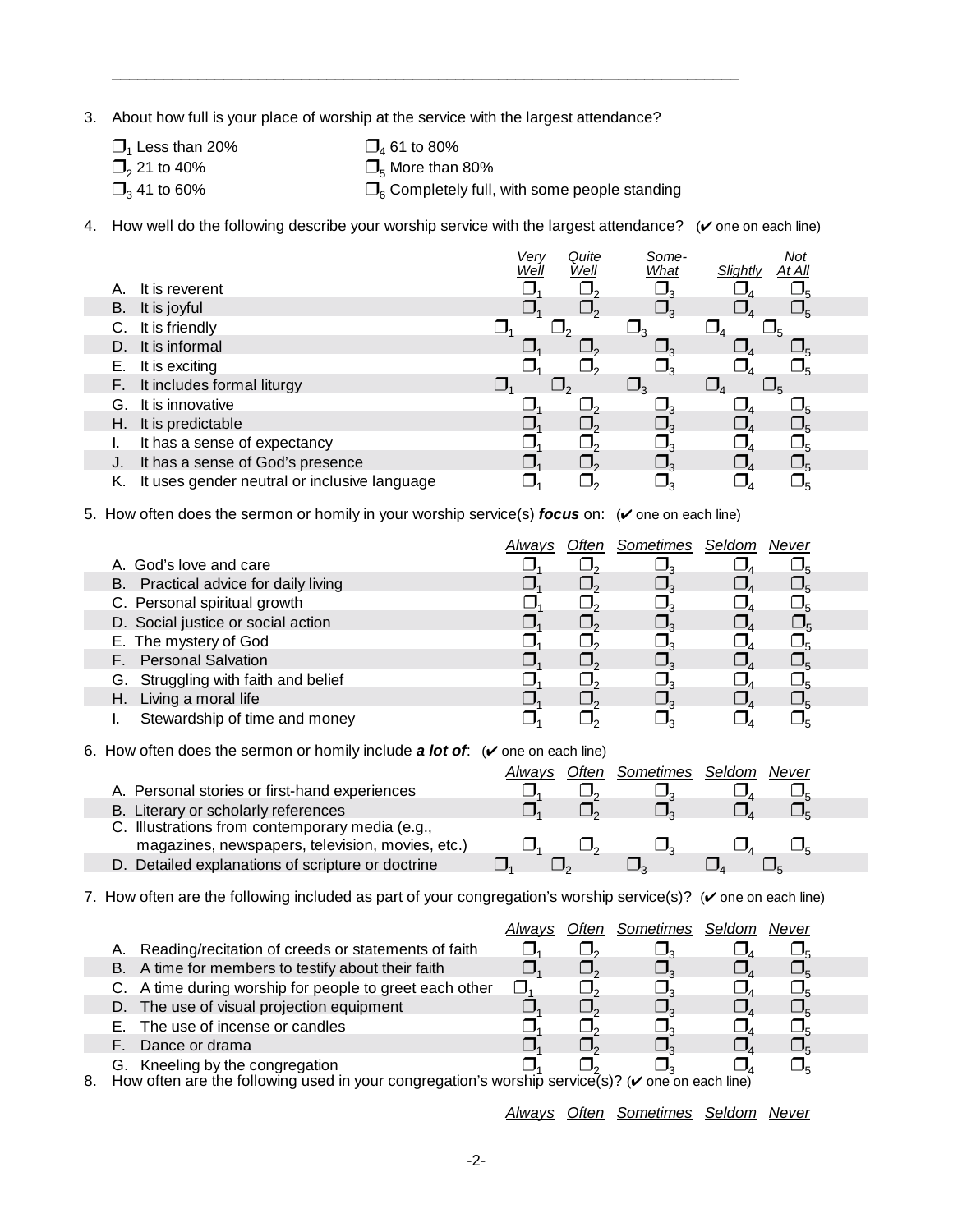|    | A. Organ and/or piano                                                                              |  |  |  |
|----|----------------------------------------------------------------------------------------------------|--|--|--|
|    | B. Electronic keyboard or synthesizer                                                              |  |  |  |
|    | C. Electric guitar or bass                                                                         |  |  |  |
|    | D. Non-electronic string or wind instruments                                                       |  |  |  |
|    | E. Drums or other percussion instruments                                                           |  |  |  |
|    | F. Recorded music (tapes, cd's, etc.)                                                              |  |  |  |
| 9. | When visitors attend worship services at your church, about how many members usually welcome them? |  |  |  |

 $\Box_1$  More than five  $\Box_2$  Three to five  $\Box_3$  One or two  $\Box_4$  None

10. In comparison to the style of your congregation's primary worship service 5 years ago, would you say the style of your current primary worship service: [Skip if your church is less than 5 years old]

 $\Box_1$  Is basically the same  $\Box_2$  Changed a little  $\Box_3$  Changed more than a little  $\Box_4$  Changed a lot

11. How well does each of the following statements describe your congregation?  $(V$  one on each line)

|    |                                                         | Verv<br>Well                   | Quite<br>Well                  | Some-<br>What | Slightly<br>At All               | Not           |
|----|---------------------------------------------------------|--------------------------------|--------------------------------|---------------|----------------------------------|---------------|
| А. | Our congregation is like a close-knit family            |                                | $\square_{2}$                  | $\Box_3$      | $\sqcup_{\scriptscriptstyle{A}}$ | $\mathbf{L}$  |
| В. | Our congregation is spiritually vital and alive         | $\Box$                         | $\square_{2}$                  | $\square_3$   | $\Box_{\scriptscriptstyle{4}}$   | $\square_{5}$ |
| C. | Our congregation is working for social justice          | $\Box$                         | $\Box_2$                       | $\Box_3$      | $\Box_{\scriptscriptstyle{4}}$   | П             |
| D. | Our congregation helps members deepen their             |                                |                                |               |                                  |               |
|    | relationship with God                                   | $\Box_4$                       | $\Box_{2}$                     | $\Box_3$      | $\Box_{4}$                       | $\square_{5}$ |
| Е. | We are trying to increase our racial/ethnic diversity   | $\mathbin{\sqcup}$             | $\Box_{\scriptscriptstyle{2}}$ |               | $\Box_{4}$                       | $\square_{5}$ |
| F. | Our congregation celebrates its Episcopal heritage      | $\mathsf{L}$                   | $\square_{2}$                  | $\Box_3$      | $\Box_{\scriptscriptstyle{4}}$   | $\square_{5}$ |
| G. | We are a moral beacon in our community                  | $\Box$                         | $\Box_{\scriptscriptstyle{2}}$ | $\Box_{_3}$   | $\Box_{\scriptscriptstyle 4}$    | $\Box_5$      |
| Η. | We welcome new ways of doing worship and ministry       | $\Box_1$                       | $\Box_2$                       | $\square_3$   | $\Box_{4}$                       | $\square_{5}$ |
| L. | Disagreements and conflicts are dealt with openly here  | $\Box_{\scriptscriptstyle{1}}$ | $\Box_{2}$                     |               | $\Box_{\scriptscriptstyle 4}$    | $\square_{5}$ |
| J. | Our worship services are inspirational and uplifting    | $\Box_{\scriptscriptstyle{1}}$ | $\Box_{2}$                     | $\Box_3$      | $\Box_{4}$                       | $\square_{5}$ |
| Κ. | Our congregation has a strong racial/ethnic or national |                                |                                |               |                                  |               |
|    | identity it is trying to preserve                       | $\mathbin{\sqcup}_4$           | $\Box_{2}$                     | $\Box_3$      | $\Box_{4}$                       | $\square_{5}$ |
| L. | Members are excited about the future of our church      | $\Box$                         | $\Box_{\scriptscriptstyle{2}}$ | $\Box$        | $\Box_{\scriptscriptstyle{A}}$   | $\square_{5}$ |
| М. | New members are incorporated easily into the life of    |                                |                                |               |                                  |               |
|    | our congregation                                        |                                | $\Box_2$                       | $\Box_3$      | $\Box_{\scriptscriptstyle{4}}$   | $\square_{5}$ |
| N. | We have a clear sense of mission and purpose            | $\mathbf{L}$                   | $\Box_{2}$                     | $\Box$        | $\Box_{\scriptscriptstyle{4}}$   | $\square_{5}$ |
| О. | Our congregation provides many opportunities for        |                                |                                |               |                                  |               |
|    | members to learn about their faith                      |                                | $\Box_2$                       | $\Box$        | $\Box_{\scriptscriptstyle{4}}$   | $\square_{5}$ |
| Р. | Our programs and activities are well-organized          | $\Box_1$                       | $\Box_{2}$                     | $\Box_3$      | $\Box_{\scriptscriptstyle{A}}$   | $\square_{5}$ |
| Q. | The community around the church is well-informed        |                                |                                |               |                                  |               |
|    | about the activities taking place in our congregation   |                                |                                |               |                                  |               |

12. How important are the following sources of authority in the worship and teaching of your congregation?

| $(V$ one on each line)                    | Absolutely   | Verv      | Somewhat          | Little Or No |  |
|-------------------------------------------|--------------|-----------|-------------------|--------------|--|
|                                           | Foundational | Important | Important         | Importance   |  |
| A. The Bible                              |              |           | ⊔∘                |              |  |
| B. Historic creeds, doctrines & tradition |              |           |                   |              |  |
| C. Revelation of the Holy Spirit          |              |           | $\Box_{\tiny{2}}$ |              |  |
| D. Human reason                           |              |           |                   |              |  |
| E. Personal intuition or enlightenment    |              |           |                   |              |  |

F. Now please write the letter of the **one** source of authority that is **most important** in your congregation's worship and teaching (as difficult a choice as this may be) in this box  $\rightarrow$ 

## **III. Your Congregation's Participants**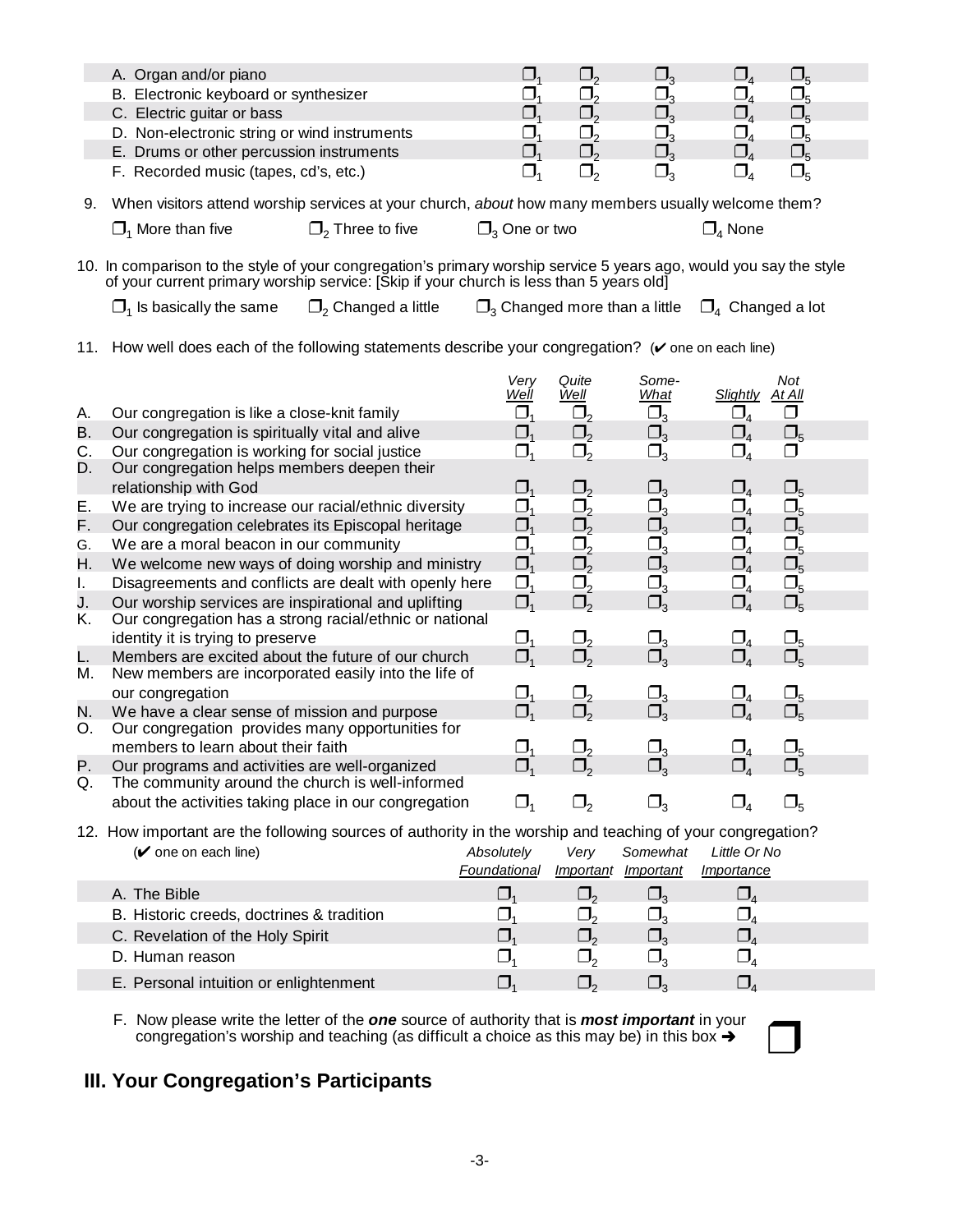- 1. Approximately how many persons would you say are associated *in any way* with the religious life of this congregation — counting both adults and children, counting both regular and irregular participants, counting both official or registered members and also participating nonmembers?  $\rightarrow \rightarrow$
- 2. Approximately how many persons both adults and children would you say *regularly participate* in the religious life of your congregation — *whether or not* they are officially members of your congregation?

| B. Number of regularly participating children and teens (17 and under) $\rightarrow \rightarrow$ |  |
|--------------------------------------------------------------------------------------------------|--|

3. Since 1995, has the above number of **regularly participating adults**:  $(\vee$  one)

 $\Box_1$  Increased 10% or more  $\Box_3$  Stayed about the same (+/- 4%)  $\Box_2$  Increased 5% to 9%

 $\Box_4$  Decreased 5% to 9%<br> $\Box_5$  Decreased 10% or more

- 
- 4. Of your total number of **regularly participating adults**, what percent would you estimate are:

|                                        |                                | Hardly Any             | Few         | Some                           | Many          | Most               | All or Nearly All |
|----------------------------------------|--------------------------------|------------------------|-------------|--------------------------------|---------------|--------------------|-------------------|
|                                        | None                           | 1-10%                  | 11-20%      | 21-40%                         | 41-60%        | 61-80%             | 81-100%           |
| A. Female                              | $\Box_1$                       | $\Box$                 | $\Box_3$    | $\Box_4$                       | $\square_{5}$ | $\square_6$        | $\Box$            |
| B. Not high school graduates           | $\Box_{\scriptscriptstyle{1}}$ | $\Box_2$               | $\Box_3$    | $\square_{4}$                  | $\Box_5$      | $\square_{6}$      | $\Box$            |
| C. College graduates                   | $\Box_1$                       | $\Box_2$               | $\Box_3$    | $\Box_4$                       | $\Box_5$      | $\Box_6$           | $\Box_7$          |
| D. Age 35 or younger                   | $\Box_{\scriptscriptstyle{1}}$ | $\Box_2$               | $\Box_3$    | $\Box_4$                       | $\Box_5$      | $\Box_6$           | $\Box$            |
| E. Over 60 years old                   | σ,                             | $\Box_2$               | $\Box_3$    | $\Box_{4}$                     | $\square_5$   | $\square_6$        |                   |
| F. Married                             | $\Box_{\scriptscriptstyle{1}}$ | $\Box_2$               | $\Box_3$    | $\Box_{4}$                     | $\square_5$   | $\square_6$        | $\square$         |
| G. Life-long Episcopalians             | Ω,                             | $\square_{2}$          | $\Box_3$    | $\Box_{4}$                     | $\square_{5}$ | $\Box_6$           |                   |
| H. New to our congregation in          |                                |                        |             |                                |               |                    |                   |
| the last five years                    | $\Box$                         | $\square$ <sub>2</sub> | $\Box_3$    | $\Box_{4}$                     | $\square_{5}$ | $\square_6$        | $\Box_7$          |
| I. Living in the immediate area        |                                |                        |             |                                |               |                    |                   |
| around our church building             | $\Box_1$                       | $\square_2$            | $\Box_3$    | $\Box_{\scriptscriptstyle{A}}$ | $\square_{5}$ | $\square_{\kappa}$ | $\sqcup_{7}$      |
| J. Commuting more than 15 minutes      |                                |                        |             |                                |               |                    |                   |
| to get to our worship services         | $\Box$                         | $\square$ ,            | $\Box_3$    | $\Box_{4}$                     | $\square_{5}$ | $\square_{\kappa}$ | $\mathbf{L}_{7}$  |
| K. Currently holding volunteer leader- |                                |                        |             |                                |               |                    |                   |
| ship roles in our church (serve on     |                                |                        |             |                                |               |                    |                   |
| committees; teach Church School)       | $\Box$                         | $\square_2$            | $\Box_3$    | $\Box_{4}$                     | $\square_{5}$ | $\square_6$        | $\Box_7$          |
| L. In households with incomes          |                                |                        |             |                                |               |                    |                   |
| below \$20,000                         | $\Box$ <sub>1</sub>            | $\square$ <sub>2</sub> | $\Box_3$    | $\Box_{4}$                     | $\square_5$   | $\square_{\kappa}$ | $\square$         |
| M. In households with incomes          |                                |                        |             |                                |               |                    |                   |
| above \$75,000                         | $\Box_1$                       | $\Box_2$               | $\Box_3$    | $\Box_{4}$                     | $\square_{5}$ | $\square_6$        |                   |
| N. In households with children         |                                |                        |             |                                |               |                    |                   |
| under 18 present                       | $\Box_1$                       | $\Box$ <sub>2</sub>    | $\square_3$ | $\Box_4$                       | $\Box_5$      | $\sqcup_{\kappa}$  | $\Box$            |
|                                        |                                |                        |             |                                |               |                    |                   |

5. Of your total number of **regularly participating adults**, how many would you estimate are:

| • American Indian/Alaska Native<br>$\bullet$ Asian<br>• Native Hawaiian or other<br>Pacific Islander          |                          | • Black or African American<br>• Hispanic or Latino/a<br>$\bullet$ White<br>$\bullet$ Biracial/multiracial |  |
|---------------------------------------------------------------------------------------------------------------|--------------------------|------------------------------------------------------------------------------------------------------------|--|
| Within these racial/ethnic groups, are there any significant national sub-groups (e.g. German, Korean, Irish, |                          |                                                                                                            |  |
| Mexican, Caribbean, etc)?                                                                                     | $\Box_1$ Yes $\Box_2$ No | <b>IF YES, please list them</b>                                                                            |  |

 $\Box$ 

6. How would you describe the basic *theological* outlook of the majority of your regularly participating adults? ( $\vee$  one)

| $\Box$ Very conservative                  | $\Box$ <sub>3</sub> Moderate | $\square$ <sub>4</sub> Somewhat progressive or liberal |
|-------------------------------------------|------------------------------|--------------------------------------------------------|
| $\Box$ <sub>2</sub> Somewhat Conservative |                              | $\square_{5}$ Very progressive or liberal              |

7. Would you describe the regularly participating adults in your congregation as basically similar or dissimilar to nearby residents in terms of race, ethnicity, income, age and lifestyle?  $(\vee$  one on each line)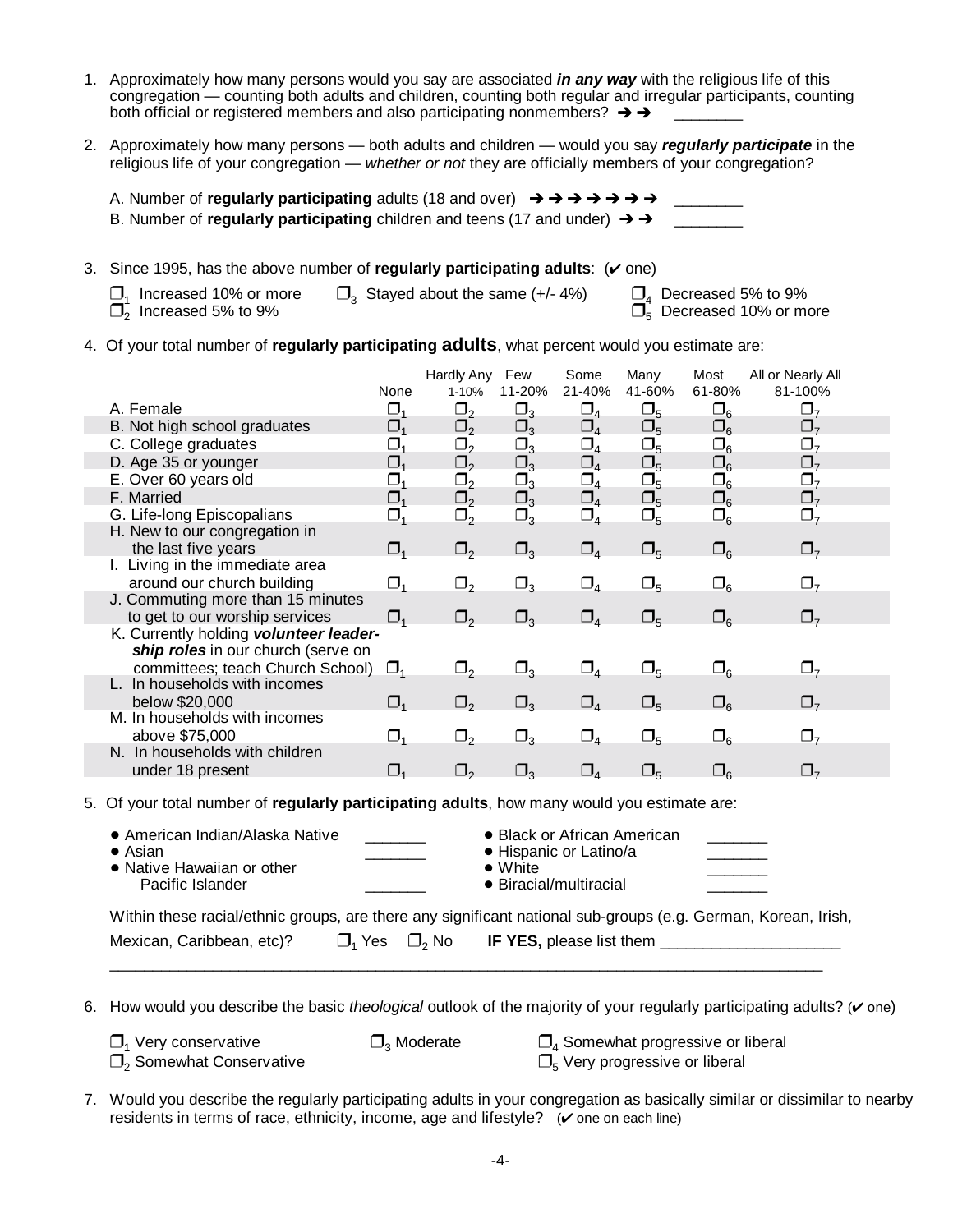|    |                                    | <b>Similar</b> | <b>Dissimilar</b> |
|----|------------------------------------|----------------|-------------------|
|    | A. Race                            |                |                   |
|    | B. Ethnicity (culture or language) |                |                   |
|    | C. Income                          |                |                   |
|    | D. Age                             |                |                   |
| Е. | Lifestyle                          |                |                   |

#### **IV. Congregational Programs**

1. During the past 12 months, did your congregation have any of the following programs or activities in addition to church school or Sunday school?

| IF YES:<br>• A one-time, short-term or occasional event?<br>• On-going during a particular season? |  |           | Circle all "Yeses" that apply    |          |               |
|----------------------------------------------------------------------------------------------------|--|-----------|----------------------------------|----------|---------------|
| • On-going throughout the year?                                                                    |  |           | One-Time, Short- On-going During |          | On-going Thru |
|                                                                                                    |  | <u>No</u> | Term, Occasional                 | A Season | The Year      |
| A. Bible study (other than Church School)                                                          |  | No        | Yes                              | Yes      | Yes           |
| B. Theological or doctrinal study                                                                  |  | <b>No</b> | Yes                              | Yes      | <b>Yes</b>    |
| C. Prayer or meditation groups                                                                     |  | <b>No</b> | Yes                              | Yes      | <b>Yes</b>    |
| D. Spiritual retreats                                                                              |  | <b>No</b> | <b>Yes</b>                       | Yes      | <b>Yes</b>    |
| E. Community service                                                                               |  | <b>No</b> | Yes                              | Yes      | Yes           |
| F. Parenting or marriage enrichment                                                                |  | <b>No</b> | <b>Yes</b>                       | Yes      | <b>Yes</b>    |
| G. Choir(s)                                                                                        |  | <b>No</b> | Yes                              | Yes      | Yes           |
| H. Other performing arts (e.g. music, dance, drama)                                                |  | <b>No</b> | <b>Yes</b>                       | Yes      | Yes           |
| I. Groups that discuss books or contemporary issues                                                |  | <b>No</b> | Yes                              | Yes      | Yes           |
| J. Self-help or personal growth groups                                                             |  | <b>No</b> | <b>Yes</b>                       | Yes      | Yes           |
| K. Exercise, fitness or weight loss groups/classes                                                 |  | <b>No</b> | Yes                              | Yes      | Yes           |
| L. Sports teams                                                                                    |  | <b>No</b> | Yes                              | Yes      | <b>Yes</b>    |
| M. Youth/Teen activities                                                                           |  | <b>No</b> | Yes                              | Yes      | Yes           |
| N. Young Adult activities                                                                          |  | <b>No</b> | Yes                              | Yes      | <b>Yes</b>    |
| O. Senior Adult activities                                                                         |  | <b>No</b> | Yes                              | Yes      | Yes           |
| P. Mens/Womens ministries (e.g. ECW, Promisekeepers)                                               |  | <b>No</b> | Yes                              | Yes      | Yes           |

- 2. About how many children and youth attend your Church School on a typical Sunday? \_\_\_\_\_\_\_\_
- 3. To what extent does your congregation emphasize in its worship and education the following *home or personal practices*? ( $\vee$  one on each line)

|                                             | A Great<br><u>Deal</u> | Quite<br>A Bit | Some     | Little | <b>Not</b><br><u>At All</u> |  |
|---------------------------------------------|------------------------|----------------|----------|--------|-----------------------------|--|
| A. Personal prayer, meditation or devotions |                        | $\Box$         |          |        |                             |  |
| B. Studying the Bible                       |                        | $\Box$         |          |        |                             |  |
| C. Family devotions                         |                        | <u>J</u>       |          |        |                             |  |
| D. Fasting                                  |                        | $\square$ ,    | $\Box_2$ |        |                             |  |
| E. Observing dietary restrictions           |                        | $\Box$         |          |        |                             |  |
| F. Abstinence from alcohol                  |                        | $\Box$         |          |        |                             |  |
| G. Keeping the Sabbath day Holy             |                        | $\Box$         |          |        |                             |  |
| H. Abstaining from premarital sex           |                        | $\Box$         |          |        |                             |  |

- 4. Does your church have an organized program for keeping up with members' needs and providing ministry at the neighborhood level (e.g., shepherding, deacon/elder, care group, area pastor)?  $\Box_1$  Yes  $\Box_2$  No
- 5. Many churches make use of small groups for fellowship, spiritual nurture, etc. (in addition to Church School). Which statement best describes your congregation?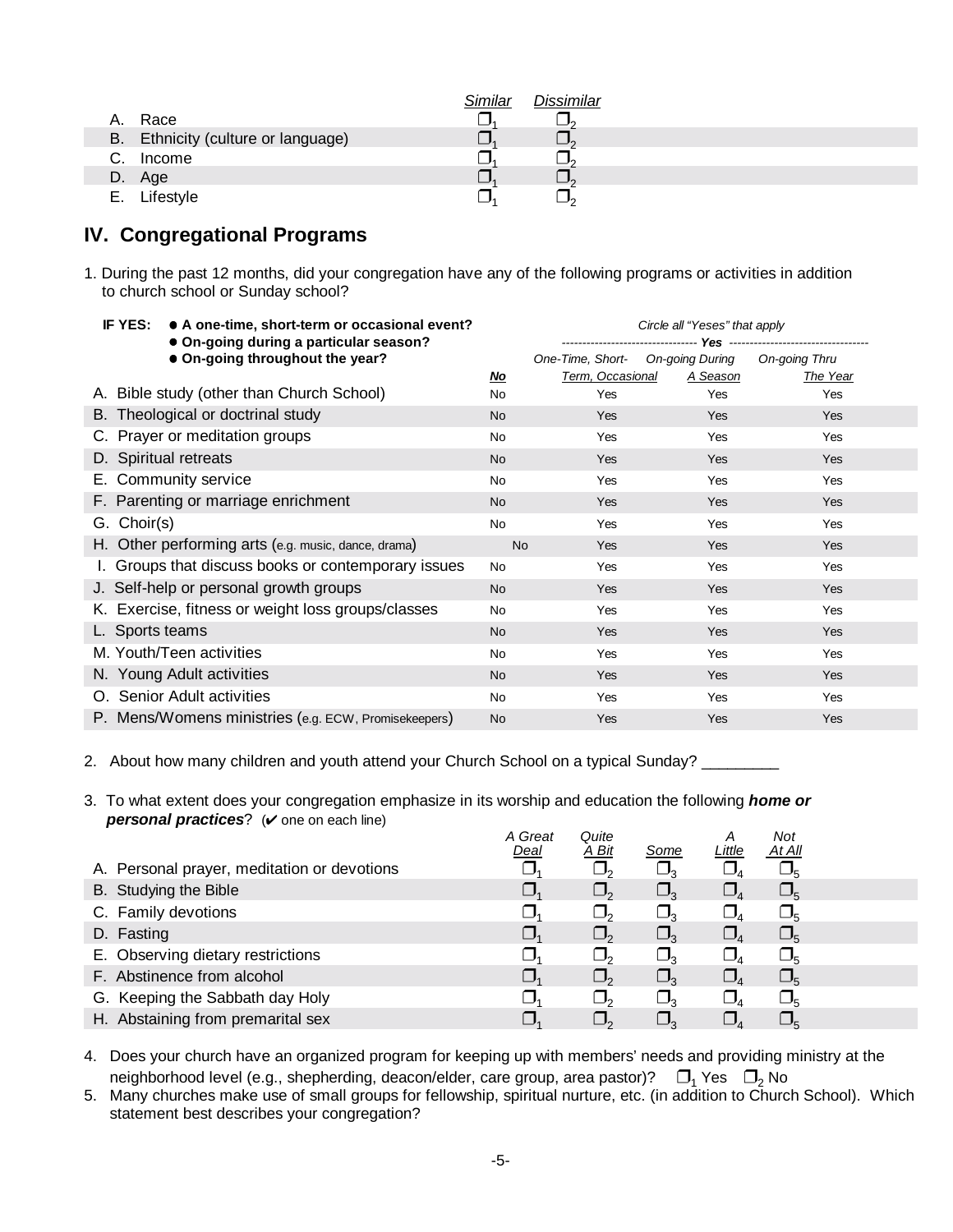- $\Box$ <sub>1</sub> Such groups do not exist within our congregation
- $\Box$ <sub>2</sub> A few such groups meet, but they are not central to our congregation's program
- $\square$ <sub>3</sub> Small groups are central to our strategy for Christian nurture and spiritual formation
- 6. To what extent are the teenage children of church members involved in the religious life of your congregation?

| $\Box_1$ A very great extent $\Box_2$ A large extent $\Box_3$ Some extent $\Box_4$ A slight extent |  | $\Box_5$ Not at all |
|----------------------------------------------------------------------------------------------------|--|---------------------|
|                                                                                                    |  |                     |

7. If someone visited your church and indicated that they were a visitor in the friendship book, registration book, or on a visitor's card, how long would it take on average before they received a *visit* or *phone call* from the church?

| $\Box_1$ We have no visitor's cards or friendship/registration books for visitors to identify themselves |  |
|----------------------------------------------------------------------------------------------------------|--|
|----------------------------------------------------------------------------------------------------------|--|

| $\Box_2$ Within a few days $\Box_3$ Within a week                    | $\square$ <sub>4</sub> Within a few weeks | $\square_{5}$ More than a few weeks (or never) |
|----------------------------------------------------------------------|-------------------------------------------|------------------------------------------------|
| $\square_{\kappa}$ No visits or phone calls, but we do send a letter |                                           |                                                |

8. About how many *visits* or *phone calls* to prospective members, worship visitors, or newcomers in the community does the ministerial staff of your church make in an average month? \_\_\_\_\_\_\_

| 9. To what extent are your church members involved in recruiting new members? |  |                                     |                       |
|-------------------------------------------------------------------------------|--|-------------------------------------|-----------------------|
| $\Box_1$ A very great extent $\Box_2$ A large extent $\Box_3$ Some extent     |  | $\Box$ <sub>4</sub> A slight extent | $\Box_{5}$ Not at all |

- 10. Are efforts made to provide special parking or seating for visitors to your church?  $\Box_1$  Yes  $\Box_2$  No
- 11. During the past 12 months, did your congregation do any of the following to reach out to nonmembers or less active members, or to make your church better known in your community?

|                                                                   | Yes          |                      | No, but church members   |  |
|-------------------------------------------------------------------|--------------|----------------------|--------------------------|--|
| $(V$ One on each line)                                            | Done in last | <b>Would Support</b> | <b>Would Not Support</b> |  |
|                                                                   | 12 Months    | This Activity        | <b>This Activity</b>     |  |
| A. Advertisements or stories in local newspapers                  |              |                      |                          |  |
| B. Radio or television advertisements                             |              |                      |                          |  |
| C. Direct mail or distribution of announcements to area residents |              |                      | $\mathsf{\omega}_2$      |  |
| D. A programmed growth or evangelistic campaign                   |              |                      | $\Box$                   |  |
| E. Efforts to identify and contact people who recently moved      |              |                      |                          |  |
| into our congregation's area                                      |              |                      |                          |  |
| F. Stressing the importance of sharing one's faith                |              |                      | $\Box$                   |  |
| G. Special worship services intended to attract the unchurched    |              |                      |                          |  |
| ("bring a friend" or seeker services, revivals, etc.)             |              |                      | $\Box$                   |  |
| H. Special programs (parenting classes, concerts, festivals)      |              |                      |                          |  |
| intended to attract the unchurched in our community               |              | $\Box$ ,             | $\Box$                   |  |
| I. Phone calls or personal visits by the ministerial staff        |              |                      |                          |  |
| J. Phone calls or personal visits by lay members                  |              |                      |                          |  |

12. During the last 12 months, was your congregation involved in any of the following types of inter-congregational, ecumenical or interfaith activities?

|                                                      |           | With other congregations or persons: |            |                   |  |  |
|------------------------------------------------------|-----------|--------------------------------------|------------|-------------------|--|--|
| (Circle all the "Yeses" that apply)                  |           |                                      | From other | From other        |  |  |
|                                                      |           | From the                             | Christian  | Faith             |  |  |
|                                                      | <u>No</u> | Episcopal Church Denominations       |            | <b>Traditions</b> |  |  |
| A. Joint worship services                            | No        | Yes                                  | Yes        | Yes               |  |  |
| B. Joint celebrations or programs other than worship | No        | Yes                                  | Yes        | Yes               |  |  |
| C. Joint service projects                            | No        | Yes                                  | Yes        | Yes               |  |  |
| D. Councils of churches or ministerial associations  | No        | Yes                                  | Yes        | Yes               |  |  |

13. In the past 12 months, did your congregation provide, or cooperate in providing, any of the following services for your own congregation's members or for people in the community?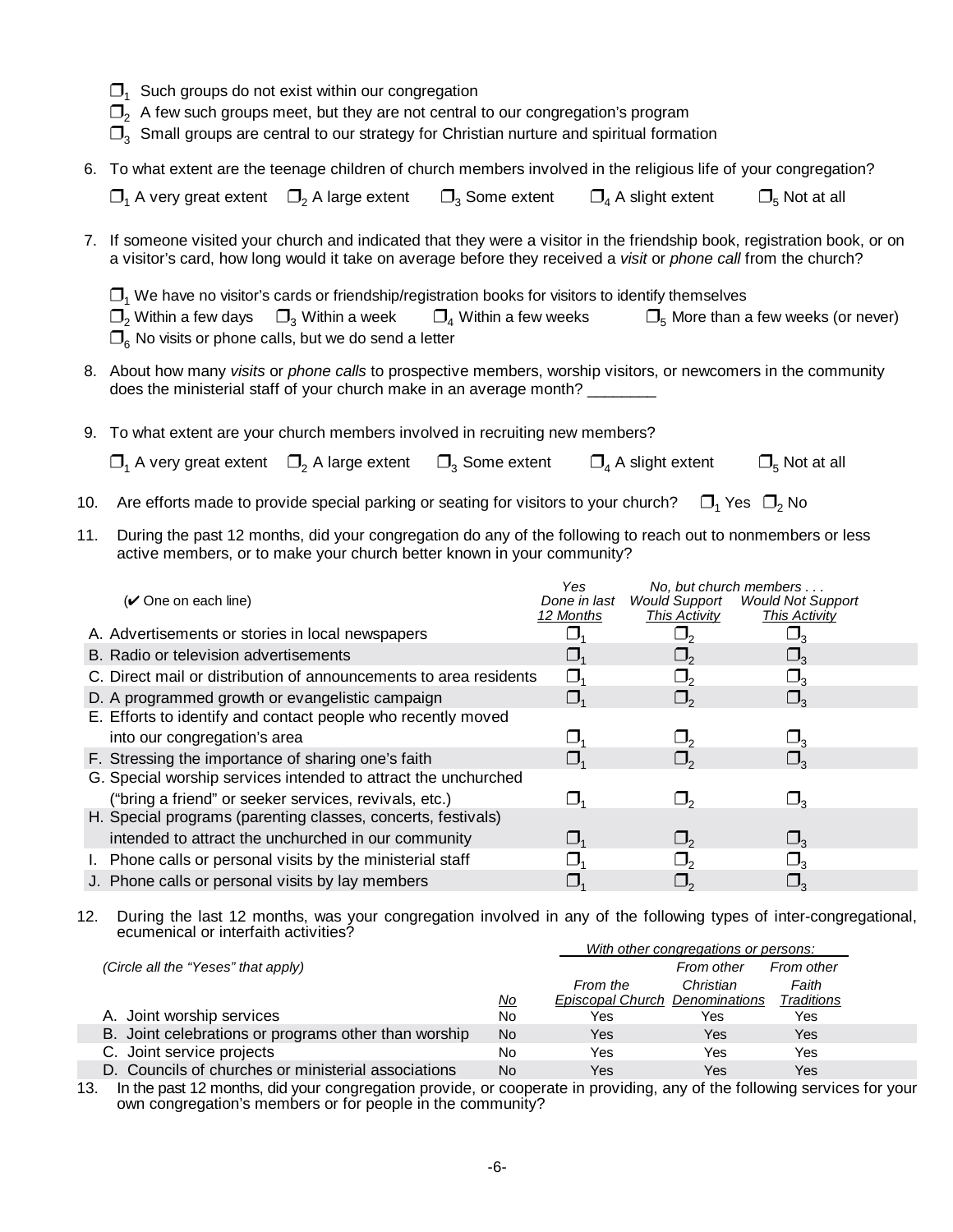| [including material or financial contributions, |                                                    | <u>No</u>      |                          | --------- Yes, circle all that apply ----------- |
|-------------------------------------------------|----------------------------------------------------|----------------|--------------------------|--------------------------------------------------|
| volunteer time by church members, or space      |                                                    |                | <b>Provided Directly</b> | Cooperated With Another                          |
| in your building]                               |                                                    |                | By Your                  | Congregation, Agency,                            |
|                                                 |                                                    |                | <b>Congregation</b>      | Or Organization                                  |
| А.                                              | Food pantry, soup kitchen or food donations        | No.            | Yes                      | <b>Yes</b>                                       |
| В.                                              | Cash or vouchers given to families or individuals  | <b>No</b>      | <b>Yes</b>               | <b>Yes</b>                                       |
| C.                                              | Thrift store or thrift store donations             | <b>No</b>      | Yes                      | <b>Yes</b>                                       |
| D.                                              | Temporary or permanent shelter/housing             | No.            | <b>Yes</b>               | <b>Yes</b>                                       |
| Е.                                              | Counseling services or support groups              | No.            | Yes                      | Yes                                              |
| F.                                              | Substance abuse & 12-step recovery programs        | No.            | <b>Yes</b>               | <b>Yes</b>                                       |
| G.                                              | Day care, pre-school, before/after-school programs | <b>No</b>      | Yes                      | Yes                                              |
| Н.                                              | Tutoring or literacy programs                      | No             | Yes                      | Yes                                              |
|                                                 | Voter registration or voter education              | No.            | Yes                      | Yes                                              |
|                                                 | J. Organized social issue advocacy                 | No.            | <b>Yes</b>               | <b>Yes</b>                                       |
| K.                                              | Employment counseling, placement or training       | N <sub>o</sub> | Yes                      | <b>Yes</b>                                       |
|                                                 | Health programs, clinics, health education         | No             | Yes                      | Yes                                              |
| M.                                              | Hospital, nursing home or assisted care facilities | No             | Yes                      | Yes                                              |
| N.                                              | Prison or jail ministry                            | No             | <b>Yes</b>               | <b>Yes</b>                                       |
| O.                                              | Community organizing                               | No.            | Yes                      | <b>Yes</b>                                       |
| Р.                                              | Program for migrants or immigrants                 | No             | Yes                      | <b>Yes</b>                                       |
|                                                 | Q. Senior citizen programs (other than housing)    | No             | Yes                      | Yes                                              |

14. In a typical month, about how many people *do you estimate* are served through the services your congregation directly provides? Estimated number of people served \_

## **V. Leadership And Organizational Dynamics**

1. Please describe your current rector or vicar by checking all of the boxes that apply or filling in the requested information. If you have co-rectors, please check here  $\Box$  and answer the following for the *older* of your co-rectors. If you do not currently have a rector or vicar, please check here  $\Box$  and skip to question 3.

| A. Age? _____ Years old                                                                                                                                                                                                                                                | $\Box$ <sub>2</sub> Volunteer<br>$\square$ <sub>1</sub> Paid<br>В.                                                                                                                                                                                                                                                                          |  |  |  |
|------------------------------------------------------------------------------------------------------------------------------------------------------------------------------------------------------------------------------------------------------------------------|---------------------------------------------------------------------------------------------------------------------------------------------------------------------------------------------------------------------------------------------------------------------------------------------------------------------------------------------|--|--|--|
| $\Box_1$ Full time $\Box_2$ Full time, supplemented by outside employment                                                                                                                                                                                              | $\square$ <sub>3</sub> Part time $\rightarrow$ IF PART TIME does s/he also: 1) Serve another congregation?<br>$\Box$ Yes<br>$\Box_2$ No<br>$\Box_1$ Yes<br>$\Box$ <sub>2</sub> No<br>2) Work a secular job?                                                                                                                                 |  |  |  |
| $\Box$ , Female<br>$\Box$ Male<br>D.                                                                                                                                                                                                                                   | $\square$ <sub>2</sub> Temporary/interim<br>$\Box_1$ Regular call<br>Е.                                                                                                                                                                                                                                                                     |  |  |  |
| F. Highest level of education ( $\vee$ one):<br>$\Box_1$ High school diploma or less<br>$\square$ <sub>2</sub> Some college or technical<br>$\square$ <sub>3</sub> College Bachelor's Degree<br>$\square$ <sub>4</sub> Masters Degree<br>$\square_{5}$ Doctoral Degree | G. Highest level of <i>ministerial</i> education $(\vee$ one):<br><b>None</b><br>$\Box$<br>$\square$ <sub>2</sub> Certificate or correspondence program<br>$\square$ <sub>3</sub> Bible college or some seminary<br>$\Box_4$ Seminary Masters Degree (e.g., M.Div., M.R.E.)<br>$\Box_5$ Post-Masters, seminary degree (e.g., D.Min., Ph.D.) |  |  |  |
| H. Race/ethnicity ( $\vee$ one):<br>$\square$ <sub>1</sub> American Indian/Alaska Native<br>$\Box$ <sub>2</sub> Asian<br>$\Box$ <sub>3</sub> Native Hawaiian/Other Pacific Islander                                                                                    | $\square$ <sub>4</sub> Black or African American<br>$\square_{5}$ Hispanic or Latino/a<br>$\Box_{\kappa}$ White<br>Other                                                                                                                                                                                                                    |  |  |  |
| This person became your rector or vicar in what year?<br>I.                                                                                                                                                                                                            |                                                                                                                                                                                                                                                                                                                                             |  |  |  |

2. How well would most of your members say the following statements describe your rector or vicar?  $(v$  one on each line)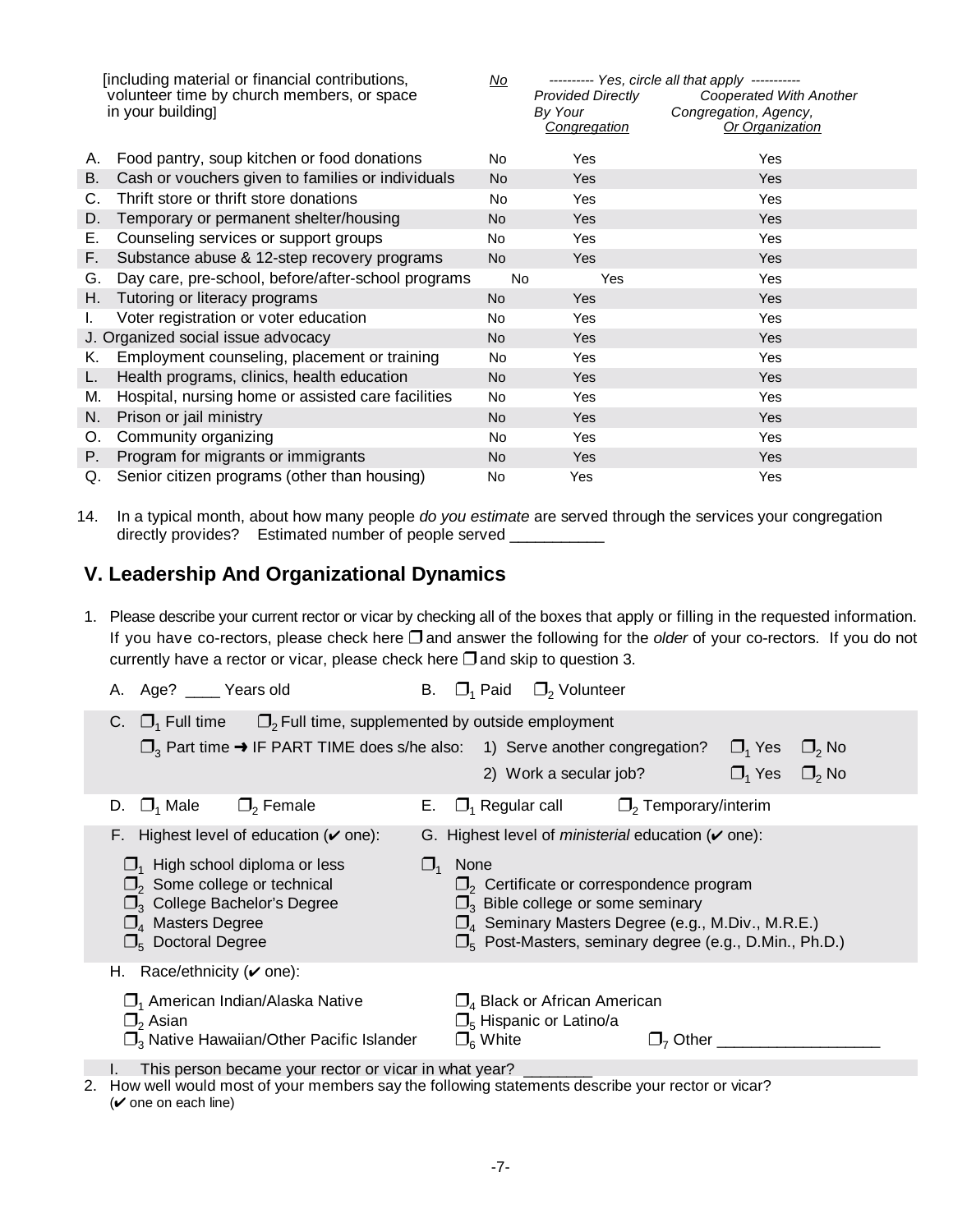|    |                                          | Very | Quite<br>Well | Some-                      |          | <b>Not</b><br>At All |
|----|------------------------------------------|------|---------------|----------------------------|----------|----------------------|
| А. | Good preacher                            | Well |               | <b>What</b><br>$\square_3$ | Slightly |                      |
| В. | Knows how to get people to work together |      |               |                            |          | $\square_{5}$        |
| C. | Charismatic leader                       |      |               |                            |          |                      |
| D. | Cares about people                       |      | $\mathsf{L}$  | $\square$                  |          | $\Box_5$             |
| Е. | Effective administrator                  |      |               |                            |          |                      |
| F. | Has a close relationship with God        |      | $\Box$        | $\Box_{\tiny{3}}$          |          | $\Box_5$             |
| G. | Generates enthusiasm                     |      | $\Box$        |                            |          |                      |
| Н. | Has a clear vision for the congregation  |      | $\square$ ,   | $\Box_3$                   |          | $\square_{5}$        |
|    | Knows how to get things done             |      |               |                            |          |                      |
|    | J. Knows the Bible                       |      | $\Box$        | $\Box$                     |          | $\Box_5$             |
| Κ. | Mediates conflict                        |      | $\Box$        |                            |          |                      |
|    | Hard worker                              |      |               |                            |          | $\Box_5$             |
| М. | Evangelistic                             |      |               |                            |          |                      |
| N. | Effective teacher                        |      | $\Box$        |                            |          |                      |

3. How many rectors or vicars, including the current one, have served this church during the past 10 years?

4. How many years did the previous rector or vicar serve this congregation? \_\_\_\_\_\_ years

- 5. How many paid, ministerial staff and program staff does this congregation have (including the current priest)? A. Number full time, paid \_\_\_\_\_ B. Number part time, paid \_\_\_\_\_
- 6. How easy or difficult is it for your church to recruit people for volunteer leadership roles?  $(V \circ ne)$ 
	-

 $\square_1$  We have no problem recruiting volunteer leaders<br> $\square_2$  Recruiting volunteer leaders is a continual challer

 $\Box_2$  Recruiting volunteer leaders is a continual challenge, but we eventually find enough willing people  $\Box_2$  We can't find enough people who are willing to serve

We can't find enough people who are willing to serve

7. During the last *five years* has your congregation experienced any disagreements or conflicts in the following areas?  $(V$  one on each line)

|    |                                           |           |         | Yes, and it was: |                |  |
|----|-------------------------------------------|-----------|---------|------------------|----------------|--|
|    |                                           |           | Very    | Moderately       | Not Verv       |  |
|    |                                           | <u>No</u> | Serious | Serious          | <b>Serious</b> |  |
| Α. | Theology                                  |           |         |                  |                |  |
| В. | Money/Finances/Budget                     |           |         |                  |                |  |
|    | C. How worship is conducted               |           |         |                  |                |  |
|    | D. Program/mission priorities or emphases |           |         |                  |                |  |
|    | E. Who should make a decision             |           |         |                  |                |  |
|    | F. Priest's leadership style              |           |         |                  |                |  |
|    | G. Priest's personal behavior             |           |         |                  |                |  |
| Н. | Member's personal behavior                |           |         |                  |                |  |
|    | Other:                                    |           |         |                  |                |  |

- 8. If your congregation experienced serious conflict in any of the above areas in the past five years, was the conflict resolved or does it still affect the life of your congregation?  $(\vee$  one)
	- $\Box$ <sub>1</sub> All conflicts were resolved with no negative consequences
	- $\square$ , All conflicts were resolved, but resulted in some negative consequences (people left the church, etc.)
	- $\overline{\Box}_3$  Some conflict still exists, but it is no longer serious
	- $\overline{\Box}_{4}$  We still have serious conflict in this congregation
- 9. When your congregation purchases worship, educational, stewardship, evangelism, etc. materials or supplies, does it purchase them:  $(\vee$  one)
	- $\Box_1$  Exclusively from within the Episcopal Church  $\Box_4$  Primarily from outside the Episcopal Church
		-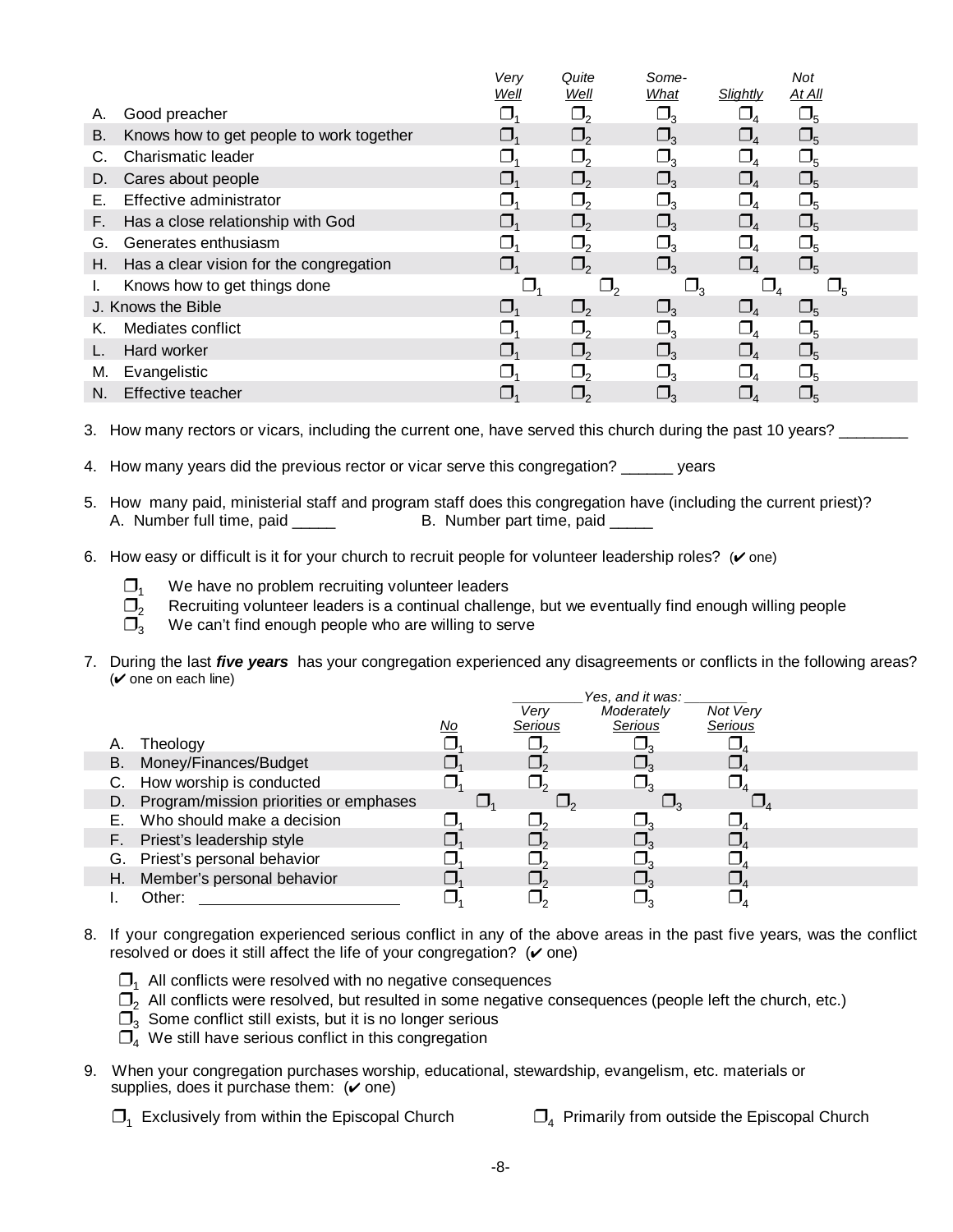- 
- $\Box_2$  Primarily from within the Episcopal Church  $\Box_5$  Exclusively from outside the Episcopal Church
- $\Box$ <sub>3</sub> From a pretty even balance between Episcopal and non-Episcopal sources
- 10. Which **one** of the following three statements best describes your congregation? ( $\vee$  one)
	- $\Box$ <sub>1</sub> Our congregation has definite expectations for members that are strictly enforced
	- $\square$ , Our congregation has fairly clear expectations for members, but the enforcement of these expectations is not very strict
	- $\Box$ <sub>3</sub> Our congregation has only implicit expectations for members that are seldom, if ever, enforced
- 11. Does your congregation have a mission or vision statement?  $\Box_1$  Yes  $\Box_2$  No

IF YES, Which of the following are true? (if you have both types of statements, answer A-D for the *vision* statement)

|                                                                 | <u>True</u> | False |  |
|-----------------------------------------------------------------|-------------|-------|--|
| A. Most members know the statement                              |             |       |  |
| B. The statement is displayed publicly in our church            |             |       |  |
| C. The statement has been used to determine spending priorities |             |       |  |
| D. The statement has been used to resolve disputes              |             |       |  |

### **VI. Finances**

1. How would you describe your congregation's financial health currently and 5 years ago (1995)?

|  | <b>A. Currently</b> : $\Box_1$ Excellent $\Box_2$ Good $\Box_3$ Tight, but we manage $\Box_4$ In some difficulty $\Box_5$ In serious difficulty                                                      |  |
|--|------------------------------------------------------------------------------------------------------------------------------------------------------------------------------------------------------|--|
|  | <b>B. In 1995:</b> $\Box$ <sub>1</sub> Excellent $\Box$ <sub>2</sub> Good $\Box$ <sub>3</sub> Tight, but we managed $\Box$ <sub>4</sub> In some difficulty $\Box$ <sub>5</sub> In serious difficulty |  |

- 2. Approximately how much income did your congregation receive last year from **all** sources? \$
- 3. Approximately what percentage of your congregation's total *income* last year was received from endowments or investments? \_\_\_\_\_\_% or None
- 4. Approximately what percentage of your congregation's *total expenditures* were for the following last year?

| A. All staff salaries and benefits                                                        |      |
|-------------------------------------------------------------------------------------------|------|
| B. Congregation operations other than personnel and program (include utilities, mortgage, |      |
| insurance, equipment, building and grounds maintenance, etc.)                             | ℅    |
| C. Capital improvements (land purchases, new buildings, renovations, etc.)                | %    |
| D. Program support and materials (for Church School, evangelism, fellowship, etc.)        | ℅    |
| E. Episcopal mission work (diocesan pledge/assessment, United Thank Offering,             |      |
| Presiding Bishop's Fund, etc.)                                                            | %    |
| F. Other local mission work (not through your diocese)                                    | $\%$ |
| G. Other national and international mission work (not through the Episcopal Church)       | $\%$ |
| H. Subsidies to school, day care or before/after school program                           | $\%$ |
| I. Money put into reserve/endowments/investments                                          | $\%$ |
| J. Other expenditures                                                                     |      |
|                                                                                           |      |

5. What is the approximate total dollar amount of all expenditures?  $\frac{1}{2}$ 

6. Does your congregation have a formal, written annual budget?  $\Box_1$  Yes  $\Box_2$  No

#### **Thank you for participating!**